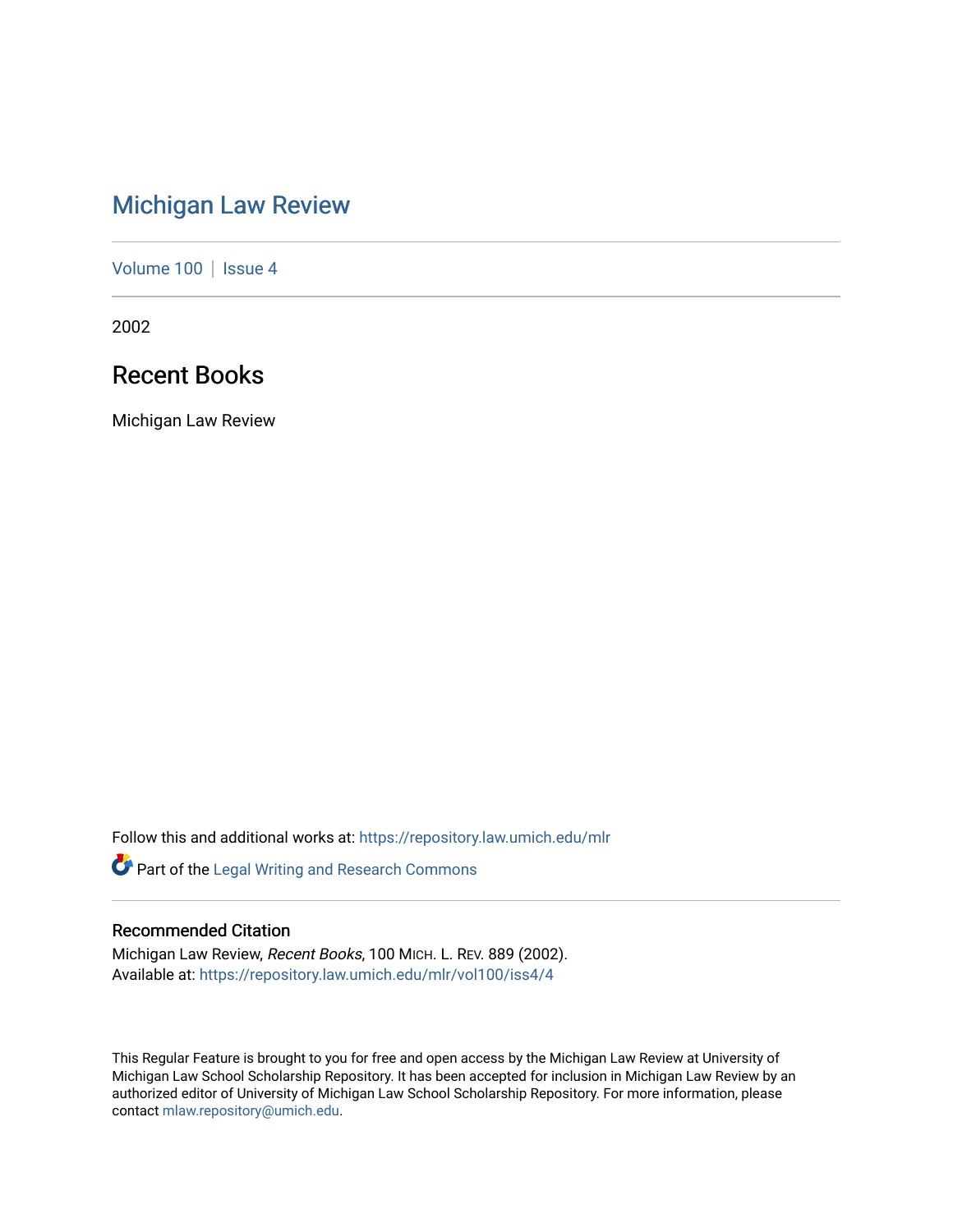# BOOKS RECEIVED CIVIL RIGHTS

CULTURAL PLURALISM, IDENTITY POLIT· 1cs, AND THE LAw. Edited by Austin Sarat & Thomas R. Kearns. Ann Arbor: The University of Michigan Press. 2001. Pp. 179. Cloth, \$55; paper, \$24.95.

RACE LAW: CASES, COMMENTARY, AND QuESTIONS. By F. Michael Higginbotham. Durham: Carolina Academic Press. 2001. Pp. xxxviii, 538. \$75.

THE FouR FACES OF AFFIRMATIVE Ac-TION: FUNDAMENTAL ANSWERS AND AC-TIONS. By W. Robert Gray. Westport: Greenwood Press. 2001. Pp. xi, 193. \$65.

THE MINER'S CANARY: ENLISTING RACE, RESISTING POWER, TRANSFORMING DEMOC-RACY. By Lani Guinier & Gerald Torres. Cambridge: Harvard University Press. 2002. Pp. 392. \$27.95.

# CONSTITUTIONAL LAW

CONSTITUTIONAL POLITICS: EssA YS ON CONSTITUTION MAKING, MAINTENANCE, AND CHANGE. Edited by Sotirios A. Barber & Robert P. George. Princeton: Princeton University Press. 2001. Pp. 337. Cloth, \$55; paper, \$22.95.

THE IMPLOSION OF AMERICAN FEDERAL-ISM. By Robert F. Nagel. New York: Oxford University Press. 2001. Pp. viii, 209. \$29.95.

THE SECOND AMENDMENT IN LAW AND HISTORY: HISTORIANS AND CONSTITU-TIONAL SCHOLARS ON THE RIGHT TO BEAR ARMS. Edited by Carl T. Bogus. New York: The New Press. 2000. Pp. vi, 358. \$24.95.

# CONTRACT LAW

PERSPECTIVES ON THE UNIFORM COM-MERCIAL CODE. By Douglas Litowitz. Durham: Carolina Academic Press. 2001. Pp. xviii, 190. Paper, \$25.

# CRIMINAL LAW

A CONVENIENT SPY: WEN Ho LEE AND THE POLITICS OF NUCLEAR ESPIONAGE. By Dan Stober & Jan Hoffman. New York: Simon & Schuster. 2001. Pp. 384. \$26.

HABEAS CORPUS: RETHINKING THE GREAT WRIT OF LIBERTY. By Eric M. Freedman. New York: New York University Press. 2001. Pp. x, 243. \$45.

MIRANDA'S WANING PROTECTIONS: PO-LICE INTERROGATION PRACTICES AFTER DICKERSON. By Welsh S. White. Ann Arbor: The University of Michigan Press. 2001. Pp. viii, 230. \$49.50.

# EDUCATION LAW

VOUCHERS WITHIN REASON: A CHILD-CENTERED APPROACH TO EDUCATION RE-FORM. By James G. Dwyer. Ithaca: Cornell University Press. 2002. Pp. vii, 248. \$32.50.

# FIRST AMENDMENT

ETERNALLY VIGILANT: FREE SPEECH IN THE MODERN ERA. Edited by Lee C. Bollinger & Geoffrey R. Stone. Chicago: The University of Chicago Press. 2002. Pp. x, 330. \$35.

THE FIRST AMENDMENT AND CIVIL LIA-BILITY. By Robert M. O'Neil. Bloomington: Indiana University Press. 2001. Pp. xi, 184. \$29.95.

# INTERNATIONAL AND COMPARATIVE LAW

CAUSE LAWYERING AND THE STATE IN A GLOBAL ERA. Edited by Austin Sarai & Stuart Scheingold. New York: Oxford University Press. 2001. Pp. xi, 417. Cloth, \$45; paper, \$19.95.

DIGNITY AND LIBERTY: CONSTITUTIONAL VISIONS IN GERMANY AND THE UNITED STATES. By Edward J. Eberle. Westport: Praeger Publishers. 2002. Pp. xviii, 293. Cloth, \$64.95; paper, \$24.95.

JUSTICE AND FAIRNESS IN INTERNA-TIONAL NEGOTIATION. By Cecilia Albin. New York: Cambridge University Press. 2001. Pp. xiii, 263. Cloth, \$59.95; paper, \$21.95.

MIXED JURISDICTIONS WORLDWIDE: THE THIRD LEGAL FAMILY. Edited by Vernon Valentine Palmer. New York: Cambridge University Press. 2001. Pp. xvi, 496. \$95.

THE POST-APARTHEID CONSTITUTIONS: PERSPECTIVES ON SOUTH AFRICA'S BASIC LAW. Edited by Penelope Andrews & Stephen Ellmann. Athens: Ohio University Press. 2001. Pp. x, 606. Paper, \$29.95.

# *HIRIES*

IN THE HANDS OF THE PEOPLE: THE TRIAL JURY'S ORIGINS, TRIUMPHS, TROU-BLES, AND FUTURE IN AMERICAN DEMOC-RACY. By William L. Dwyer. New York: Thomas Dunne Books/St. Martin's Press. 2002. Pp. xiv, 237. \$24.95.